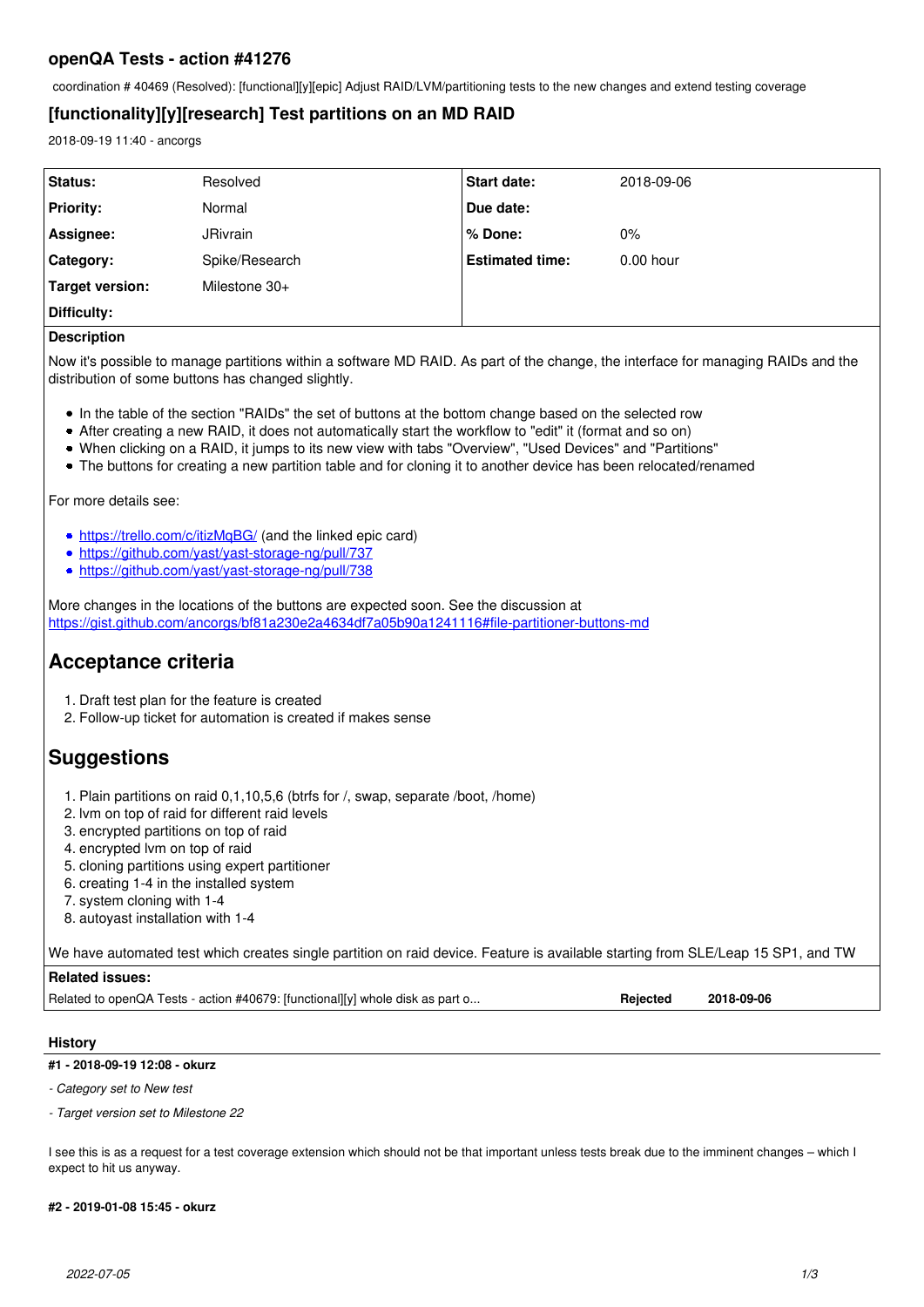*- Target version changed from Milestone 22 to future*

M22 out of capacity

## **#3 - 2019-03-14 14:01 - riafarov**

- *Due date set to 2019-05-07*
- *Target version changed from future to Milestone 26*

## **#4 - 2019-03-29 10:40 - riafarov**

*- Due date changed from 2019-05-07 to 2019-06-04*

I believe we should aim getting our testing approach well defined first before aiming extending coverage of the UI tests, so moving to the later sprint.

## **#5 - 2019-05-21 14:35 - riafarov**

*- Due date changed from 2019-06-04 to 2019-07-02*

Same as before, no capacity still.

## **#6 - 2019-06-12 14:16 - riafarov**

*- Description updated*

## **#7 - 2019-06-18 10:20 - riafarov**

*- Due date changed from 2019-07-02 to 2019-07-30*

Due to hackweek.

## **#8 - 2019-07-10 09:18 - riafarov**

*- Description updated*

*- Estimated time set to 8.00 h*

## **#9 - 2019-07-10 09:42 - riafarov**

*- Status changed from New to Workable*

## **#10 - 2019-07-17 08:57 - riafarov**

*- Due date changed from 2019-07-30 to 2019-08-13*

#### **#11 - 2019-07-31 09:51 - JERiveraMoya**

*- Due date changed from 2019-08-13 to 2019-08-27*

#### **#12 - 2019-08-07 09:12 - riafarov**

*- Target version changed from Milestone 26 to Milestone 27*

## **#13 - 2019-08-14 08:44 - riafarov**

- *Subject changed from [functionality][y] Test partitions on an MD RAID to [functionality][y][research] Test partitions on an MD RAID*
- *Due date changed from 2019-08-27 to 2019-09-10*
- *Category changed from New test to Spike/Research*
- *Target version changed from Milestone 27 to Milestone 30+*

## **#14 - 2019-09-02 08:57 - JRivrain**

*- Assignee set to JRivrain*

## **#15 - 2019-09-02 14:19 - JRivrain**

*- Assignee deleted (JRivrain)*

## **#16 - 2019-09-02 14:58 - JRivrain**

*- Assignee set to JRivrain*